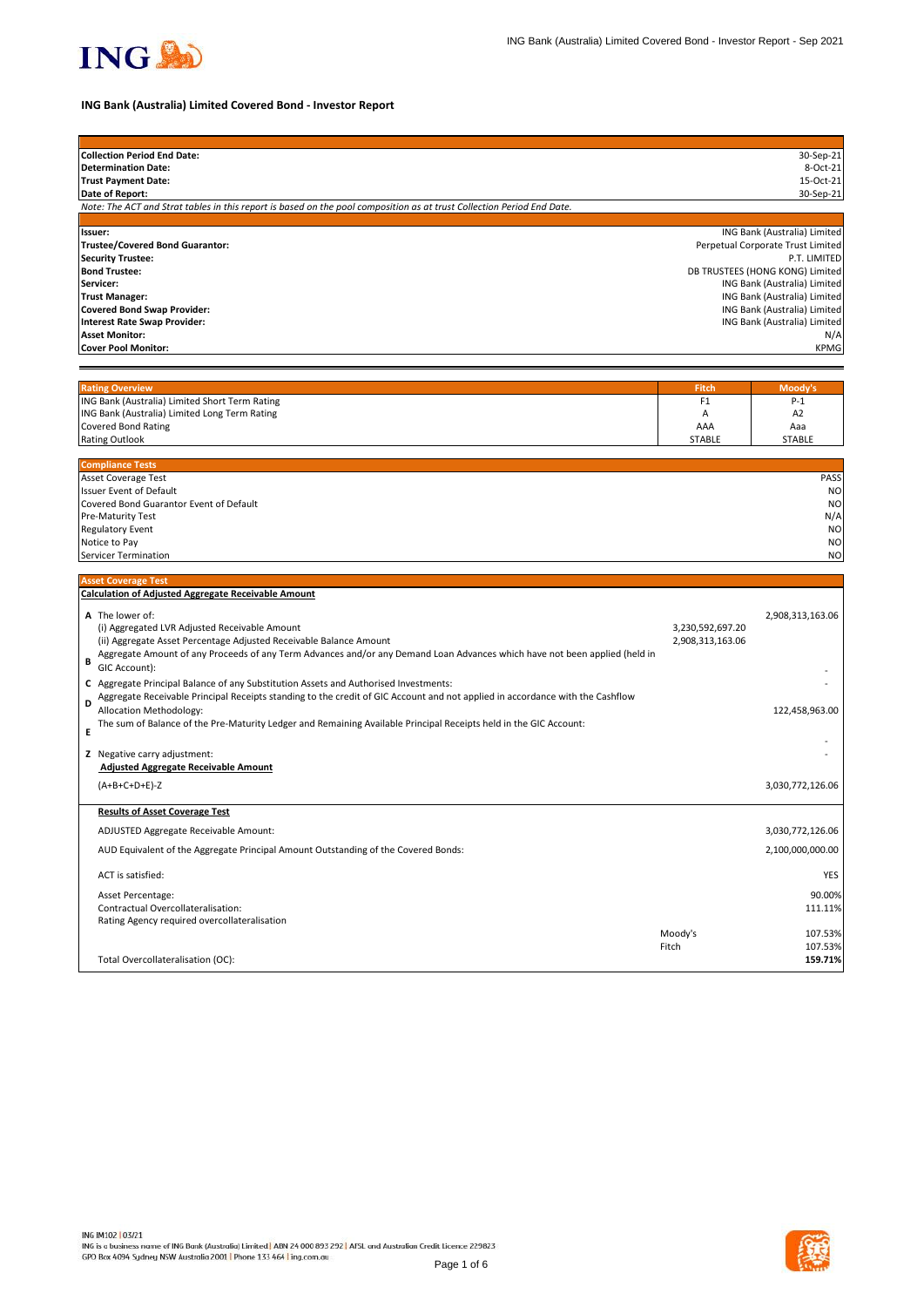

## **Bonds Issuance**

| <b>Bonds</b>                         | Series 1<br>(Matured on 07-Sep-21) | <b>Series 2</b> | <b>Series 3</b> | Series 4       | <b>Series 5</b> | Series <sub>6</sub> |
|--------------------------------------|------------------------------------|-----------------|-----------------|----------------|-----------------|---------------------|
| <b>Issue Date</b>                    |                                    | 30-Aug-18       | 20-Aug-19       | 20-Aug-19      | 19-Aug-21       | 19-Aug-21           |
| <b>Principal Balance</b>             |                                    | 600,000,000.00  | 250,000,000.00  | 500,000,000.00 | 625,000,000.00  | 125,000,000.00      |
| <b>AUD Equivalent</b>                |                                    | 600,000,000.00  | 250,000,000.00  | 500,000,000.00 | 625,000,000.00  | 125,000,000.00      |
| <b>Currency</b>                      |                                    | <b>AUD</b>      | <b>AUD</b>      | <b>AUD</b>     | <b>AUD</b>      | <b>AUD</b>          |
| <b>Exchange Rate</b>                 |                                    | N/A             | N/A             | N/A            | N/A             | N/A                 |
| <b>Coupon Frequency</b>              |                                    | Semi-Annual     | Quarterly       | Semi-Annual    | Quarterly       | Semi-Annual         |
| <b>Coupon Rate</b>                   |                                    | 3.00%           | 3M BBSW+ 0.67%  | 1.45%          | 3M BBSW+ 0.40%  | 1.10%               |
| Listing                              |                                    | N/A             | N/A             | N/A            | N/A             | N/A                 |
| <b>ISIN</b>                          |                                    | AU3CB0255776    | AU3FN0049524    | AU3CB0265718   | AU3FN0062527    | AU3CB0282358        |
| Note type                            |                                    | <b>FIXED</b>    | VARIABLE        | <b>FIXED</b>   | VARIABLE        | <b>FIXED</b>        |
| <b>Maturity Date</b>                 |                                    | 7-Sep-23        | 20-Aug-24       | 20-Aug-24      | 19-Aug-26       | 19-Aug-26           |
| <b>Extended Due for Payment Date</b> |                                    | 7-Sep-24        | 20-Aug-25       | 20-Aug-25      | 19-Aug-27       | 19-Aug-27           |

## **Funding Summary**

|                           | <b>Nominal Value</b> |
|---------------------------|----------------------|
| Intercompany Note:        | 2,100,000,000.00     |
| Senior Demand Note:       | 1,261,124,617.12     |
| Subordinated Demand Note: |                      |
| <b>Total Funding:</b>     | 3,361,124,617.12     |

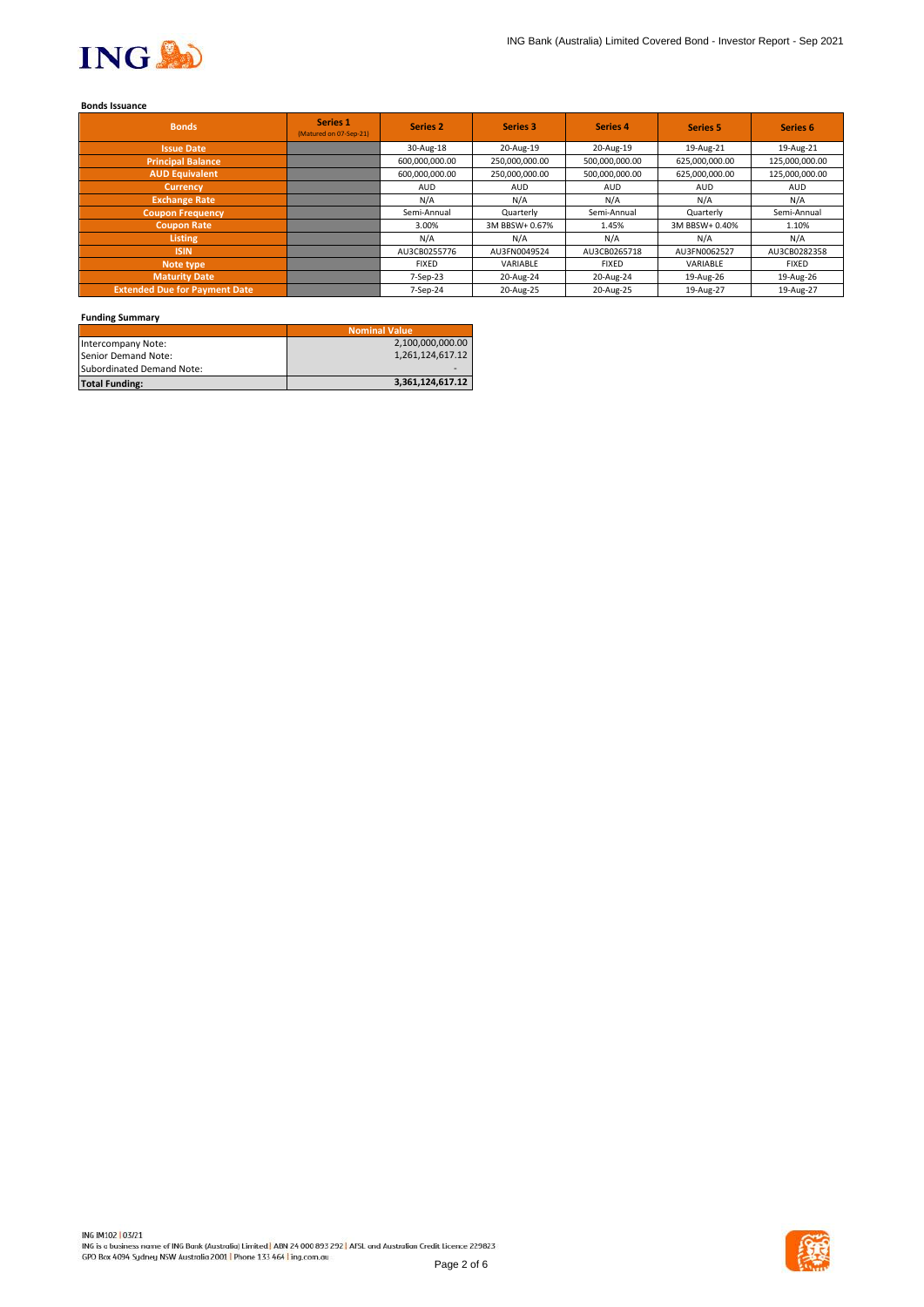

#### **Pool Summary Details**

| Table 1: Summary of Characteristics of the Pool |                  |
|-------------------------------------------------|------------------|
| Total Current Loan Balance (\$)                 | 3,231,459,063.48 |
| Number of Loans                                 | 11,129           |
| Average Loan Size (\$)                          | 290,363.83       |
| Maximum Current Loan Balance (\$)               | 1,578,210.75     |
| Total Security Value (\$)                       | 7,504,123,412.80 |
| Average Security Value (\$)                     | 674,285.51       |
| Weighted Average Current LVR                    | 54.66%           |
| <b>Maximum Current LVR</b>                      | 92.59%           |
| Weighted Average Indexed LVR                    | 46.98%           |
| Weighted Average Original Term (months)         | 345.21           |
| Weighted Average Seasoning (months)             | 52.20            |
| Weighted Average Remaining Term (months)        | 293.02           |
| Maximum Remaining Term (months)                 | 351.00           |
| <b>Investment Loans</b>                         | 10.81%           |
| Owner Occupied Loans                            | 89.19%           |
| <b>Fixed Rate Loans</b>                         | 5.22%            |
| Interest Only Loans                             | 4.57%            |
| Weighted Average Borrower Interest Rate         | 3.01%            |
| <b>Full Documentation Loans</b>                 | 100.00%          |
| Loans >30 days in arrears                       | 0.02%            |
|                                                 |                  |
| Prepayment history (CPR)                        | 31.46%           |
| Prepayment history (SMM)                        | 3.10%            |

### **Table 2 : Outstanding Balance LVR Distribution**

| <b>Current LVR</b>    | <b>Current Balance</b>   | <b>Current Balance %</b> | <b>Number</b> | Number % |
|-----------------------|--------------------------|--------------------------|---------------|----------|
| $<=40%$               | 724,215,121.88           | 22.41%                   | 4,218         | 37.90%   |
| $>40\%$ & <=45%       | 236,071,923.18           | 7.31%                    | 817           | 7.34%    |
| $>45\%$ & <=50%       | 258,661,310.80           | 8.00%                    | 826           | 7.42%    |
| $>50\%$ & <=55%       | 277,032,778.74           | 8.57%                    | 841           | 7.56%    |
| >55% & <=60%          | 335,821,747.76           | 10.39%                   | 940           | 8.45%    |
| $>60\%$ & <=65%       | 323,942,281.03           | 10.02%                   | 867           | 7.79%    |
| $>65\%$ & <=70%       | 293,416,443.81           | 9.08%                    | 747           | 6.71%    |
| $>70\%$ & $\leq 75\%$ | 333,679,464.41           | 10.33%                   | 809           | 7.27%    |
| $>75\%$ & $\leq 80\%$ | 285,530,394.01           | 8.84%                    | 670           | 6.02%    |
| $>80\%$ & <=85%       | 94,333,343.26            | 2.92%                    | 229           | 2.06%    |
| $>85\%$ & <=90%       | 55,304,097.03            | 1.71%                    | 132           | 1.19%    |
| >90% & <=95%          | 13,450,157.57            | 0.42%                    | 33            | 0.30%    |
| >95% & <=100%         | $\overline{\phantom{a}}$ | 0.00%                    |               | 0.00%    |
| >100%                 | $\overline{\phantom{a}}$ | 0.00%                    |               | 0.00%    |
| <b>Total</b>          | 3,231,459,063.48         | 100.00%                  | 11,129        | 100.00%  |

#### **Table 3 : Outstanding Indexed Balance LVR Distribution**

| <b>Indexed Current LVR</b> | <b>Current Balance</b>   | <b>Current Balance %</b> | <b>Number</b> | Number % |
|----------------------------|--------------------------|--------------------------|---------------|----------|
| $<=40%$                    | 1,089,143,148.10         | 33.70%                   | 5,530         | 49.69%   |
| $>40\%$ & <=45%            | 315,087,447.54           | 9.75%                    | 950           | 8.54%    |
| $>45\%$ & <=50%            | 332,328,054.61           | 10.28%                   | 937           | 8.42%    |
| >50% & <=55%               | 327,973,775.86           | 10.15%                   | 878           | 7.89%    |
| >55% & <=60%               | 320,266,850.68           | 9.91%                    | 816           | 7.33%    |
| $>60\%$ & <=65%            | 335,241,243.60           | 10.37%                   | 805           | 7.23%    |
| $>65\%$ & <=70%            | 317,201,439.82           | 9.82%                    | 747           | 6.71%    |
| >70% & <=75%               | 119,219,961.18           | 3.69%                    | 282           | 2.53%    |
| $>75\%$ & $\leq 80\%$      | 52,185,104.03            | 1.61%                    | 127           | 1.14%    |
| $>80\%$ & <=85%            | 17,443,901.62            | 0.54%                    | 45            | 0.40%    |
| $>85\%$ & <=90%            | 5,368,136.44             | 0.17%                    | 12            | 0.11%    |
| >90% & <=95%               | $\overline{\phantom{a}}$ | 0.00%                    |               | 0.00%    |
| >95% & <=100%              | $\overline{\phantom{a}}$ | 0.00%                    |               | 0.00%    |
| >100%                      | $\overline{\phantom{a}}$ | 0.00%                    |               | 0.00%    |
| <b>Total</b>               | 3,231,459,063.48         | 100.00%                  | 11,129        | 100.00%  |

## **Table 4 : Outstanding Balance Distribution**

| <b>Distribution</b> | <b>Current Balance</b> | <b>Current Balance %</b> | <b>Number</b> | Number % |
|---------------------|------------------------|--------------------------|---------------|----------|
| $0 - 50,000$        | 12,886,161.26          | 0.40%                    | 682           | 6.13%    |
| 50,001 - 100,000    | 55,375,997.12          | 1.71%                    | 723 l         | 6.50%    |
| 100,001 - 200,000   | 342,862,849.89         | 10.61%                   | 2,227         | 20.01%   |
| 200,001 - 300,000   | 684,722,539.83         | 21.19%                   | 2,752         | 24.73%   |
| 300,001 - 400,000   | 731,582,940.39         | 22.64%                   | 2,111         | 18.97%   |
| 400,001 - 500,000   | 606,561,836.67         | 18.77%                   | 1,365         | 12.27%   |
| 500,001 - 600,000   | 357,788,196.82         | 11.07%                   | 657           | 5.90%    |
| 600,001 - 700,000   | 209,303,189.00         | 6.48%                    | 324           | 2.91%    |
| 700,001 - 800,000   | 123,407,484.05         | 3.82%                    | 166           | 1.49%    |
| 800,001 - 900,000   | 74,886,934.52          | 2.32%                    | 89            | 0.80%    |
| 900,001 - 1,000,000 | 27,134,897.28          | 0.84%                    | 29            | 0.26%    |
| >1,000,000          | 4,946,036.65           | 0.15%                    |               | 0.04%    |
| <b>Total</b>        | 3,231,459,063.48       | 100.00%                  | 11,129        | 100.00%  |

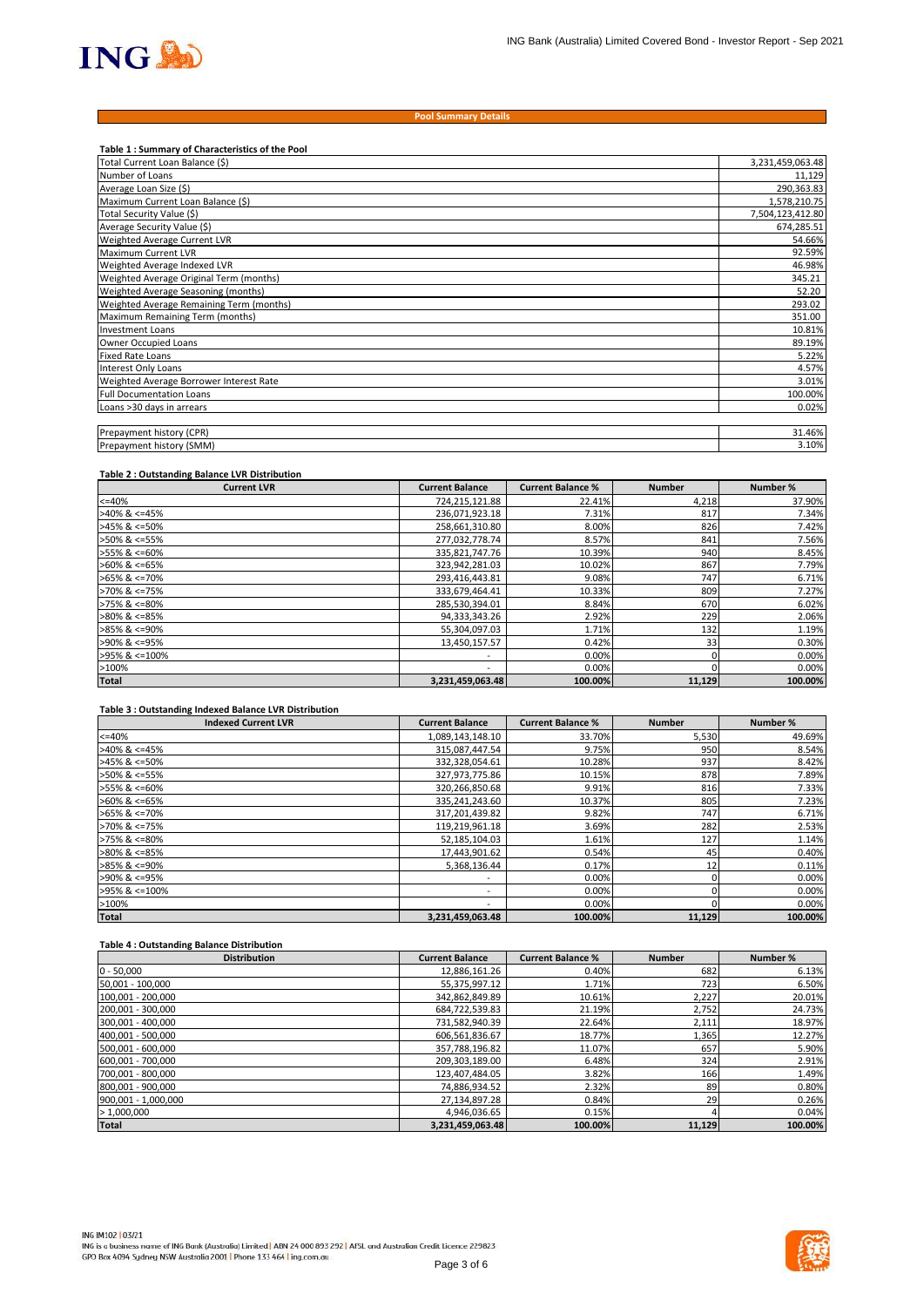

#### **Table 5 : Mortgage Insurance**

| <b>Mortgage Insurer</b> | <b>Current Balance</b> | <b>Current Balance %</b> | <b>Number</b> | Number % |
|-------------------------|------------------------|--------------------------|---------------|----------|
| QBE                     | 15.229.363.89          | 0.47%                    | 100           | 0.90%    |
| <b>GENWORTH</b>         | 249.114.010.00         | 7.71%                    | 920           | 8.27%    |
| Uninsured               | 2.967.115.689.59       | 91.82%                   | 10.109        | 90.83%   |
| <b>Total</b>            | 3.231.459.063.48       | 100.00%                  | 11.129        | 100.00%  |

# **Table 6 : Geographic Distribution**

| <b>State</b> | <b>Current Balance</b> | <b>Current Balance %</b> | <b>Number</b> | Number % |
|--------------|------------------------|--------------------------|---------------|----------|
| <b>NSW</b>   | 1,147,983,860.30       | 35.53%                   | 3,529         | 31.71%   |
| <b>ACT</b>   | 132,041,333.81         | 4.09%                    | 451           | 4.05%    |
| <b>VIC</b>   | 1,055,012,353.63       | 32.65%                   | 3,537         | 31.78%   |
| QLD          | 407,363,370.72         | 12.61%                   | 1,575         | 14.15%   |
| <b>WA</b>    | 245,323,048.99         | 7.59%                    | 968           | 8.70%    |
| <b>SA</b>    | 185,690,089.12         | 5.75%                    | 818           | 7.35%    |
| NT           | 13,626,883.63          | 0.42%                    | 50            | 0.45%    |
| <b>TAS</b>   | 44,418,123.28          | 1.37%                    | 201           | 1.81%    |
| <b>Total</b> | 3,231,459,063.48       | 100.00%                  | 11,129        | 100.00%  |

#### **Table 7 : Profile By Interest Rate Type**

| <b>Interest Type</b> | <b>Current Balance</b> | <b>Current Balance %</b> | <b>Number</b> | Number % |
|----------------------|------------------------|--------------------------|---------------|----------|
| Variable Rate        | 3.062.627.374.16       | 94.78%                   | 10.499        | 94.34%   |
| Fixed Rate           | 168.831.689.32         | 5.22%                    | 630           | 5.66%    |
| <b>Total</b>         | 3.231.459.063.48       | 100.00%                  | 11.129        | 100.00%  |

## **Table 8: Balance in Arrears**

| <b>Balance in Arrears</b>             | <b>Current Balance</b> | <b>Current Balance %</b> | <b>Number</b> | Number % |
|---------------------------------------|------------------------|--------------------------|---------------|----------|
| Balance Current (<= 30 days)          | 3.230.877.065.58       | 99.98%                   | 11.126        | 99.97%   |
| Balance in Arrears > 30 to <= 60 days | 581.997.90             | 0.02%                    |               | 0.03%    |
| Balance in Arrears > 60 to <= 90 days | -                      | $0.00\%$                 |               | 0.00%    |
| Balance in Arrears > 90 days          | -                      | 0.00%                    |               | 0.00%    |
| <b>Total</b>                          | 3,231,459,063.48       | 100.00%                  | 11,129        | 100.00%  |

#### **Table 9: Mortgage pool by mortgage loan interest rate**

| <b>Interest Rate</b>              | <b>Current Balance</b>       | <b>Current Balance (%)</b> | <b>Number</b> | Number % |
|-----------------------------------|------------------------------|----------------------------|---------------|----------|
| up to and including 3.00%         | 1,923,024,311.09             | 59.51%                     | 5,773         | 51.87%   |
| > 3.00% up to and including 3.25% | 668,615,178.44               | 20.69%                     | 2,435         | 21.88%   |
| > 3.25% up to and including 3.50% | 262,235,816.62               | 8.12%                      | 1,119         | 10.05%   |
| > 3.50% up to and including 3.75% | 151,469,935.02               | 4.69%                      | 566           | 5.09%    |
| > 3.75% up to and including 4.00% | 78,203,681.97                | 2.42%                      | 359           | 3.23%    |
| > 4.00% up to and including 4.25% | 100,985,273.24               | 3.13%                      | 653           | 5.87%    |
| > 4.25% up to and including 4.50% | 35,163,886.72                | 1.09%                      | 159           | 1.43%    |
| > 4.50% up to and including 4.75% | 4,013,536.06                 | 0.12%                      | 22            | 0.20%    |
| > 4.75% up to and including 5.00% | 7,747,444.32                 | 0.24%                      | 43            | 0.39%    |
| > 5.00% up to and including 5.25% | ۰                            | 0.00%                      | 0             | 0.00%    |
| > 5.25% up to and including 5.50% | ٠                            | 0.00%                      | 0             | 0.00%    |
| > 5.50% up to and including 5.75% | $\qquad \qquad \blacksquare$ | 0.00%                      | 0             | 0.00%    |
| > 5.75% up to and including 6.00% | ٠                            | 0.00%                      | 0             | 0.00%    |
| > 6.00% up to and including 6.25% | $\sim$                       | 0.00%                      | 0             | 0.00%    |
| > 6.25% up to and including 6.50% | ٠                            | 0.00%                      |               | 0.00%    |
| > 6.50% up to and including 6.75% | $\overline{\phantom{0}}$     | 0.00%                      |               | 0.00%    |
| > 6.75% up to and including 7.00% | $\overline{\phantom{a}}$     | 0.00%                      | 0             | 0.00%    |
| > 7.00% up to and including 7.25% | ٠.                           | 0.00%                      | 0             | 0.00%    |
| > 7.25% up to and including 7.50% | ٠                            | 0.00%                      | 0             | 0.00%    |
| > 7.50% up to and including 7.75% | $\overline{\phantom{0}}$     | 0.00%                      |               | 0.00%    |
| > 7.75% up to and including 8.00% | ٠                            | 0.00%                      | 0             | 0.00%    |
| > 8.00% up to and including 8.25% | ٠                            | 0.00%                      |               | 0.00%    |
| > 8.25% up to and including 8.50% | ٠                            | 0.00%                      |               | 0.00%    |
| > 8.50%                           | ٠                            | 0.00%                      |               | 0.00%    |
| <b>Total</b>                      | 3,231,459,063.48             | 100.00%                    | 11,129        | 100.00%  |

## **Table 10: Mortgage pool by Payment Type**

| <b>Payment Type</b> | <b>Current Balance</b> | <b>Current Balance (%)</b> | <b>Number</b> | Number % |
|---------------------|------------------------|----------------------------|---------------|----------|
| P&I                 | 3.083.789.377.99       | 95.43%                     | 10.736        | 96.47%   |
| Interest Only       | 147.669.685.49         | 4.57%                      | 393           | 3.53%    |
| <b>Total</b>        | 3.231.459.063.48       | 100.00%                    | 11.129        | 100.00%  |

#### **Table 11: Mortgage Pool by Documentation Type**

| . .<br><b>Documentation Type</b> | <b>Current Balance</b> | <b>Current Balance (%)</b> | <b>Number</b> | Number % |
|----------------------------------|------------------------|----------------------------|---------------|----------|
| <b>Full Doc Loans</b>            | 3.231.459.063.48       | 100.00%                    | 11.129        | 100.00%  |
| Low Doc Loans                    | -                      | 0.00%                      |               | $0.00\%$ |
| No Doc Loans                     | -                      | 0.00%                      |               | $0.00\%$ |
| <b>Total</b>                     | 3.231.459.063.48       | 100.00%                    | 11.129        | 100.00%  |

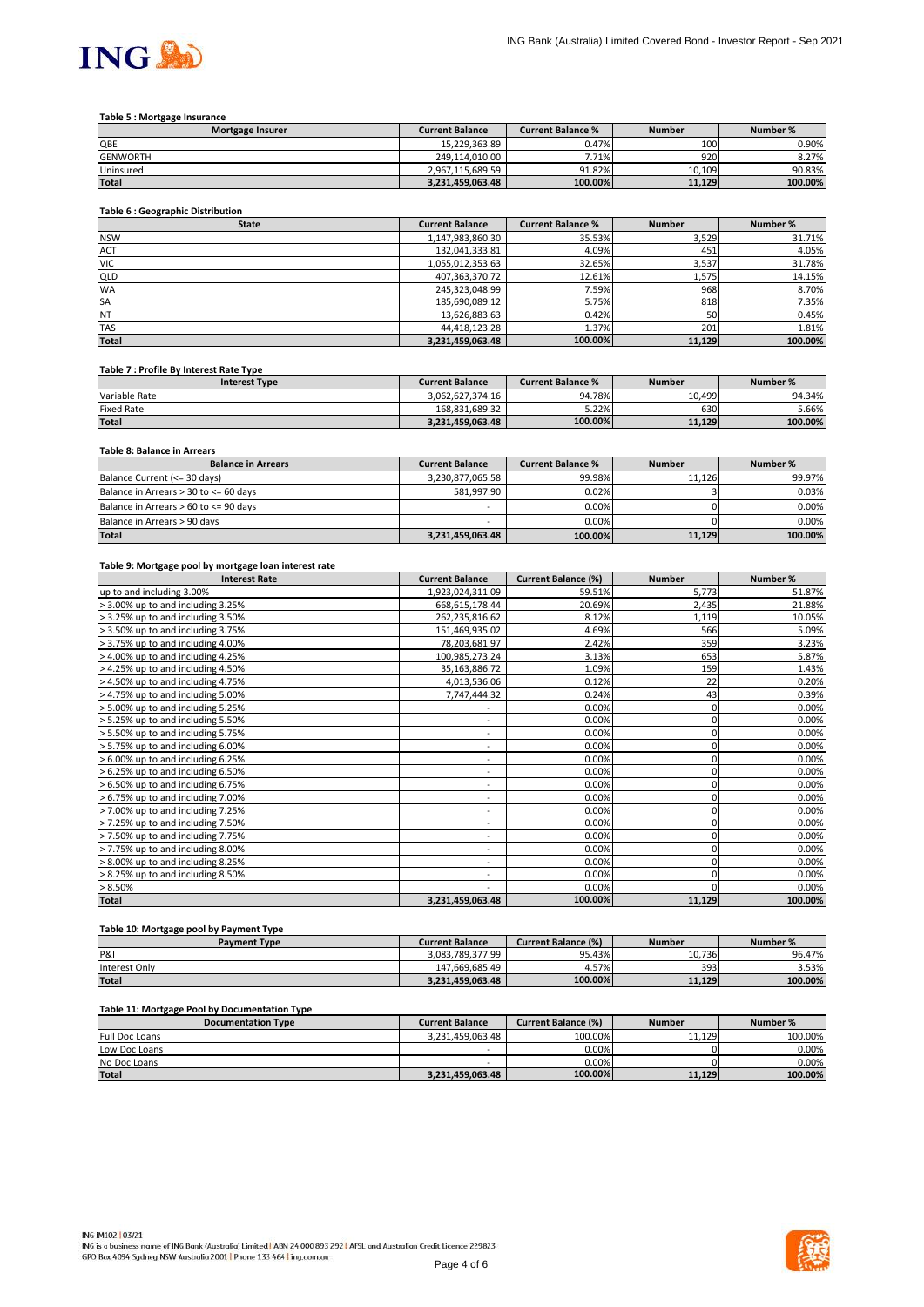

#### **Table 12: Mortgage Pool by Remaining Interest Only Period**

| <b>Remaining Interest Only Period</b>        | <b>Current Balance</b>   | <b>Current Balance (%)</b> | <b>Number</b> | Number % |
|----------------------------------------------|--------------------------|----------------------------|---------------|----------|
| Amortising Loans                             | 3,083,789,377.99         | 95.43%                     | 10.736        | 96.47%   |
| IO loans: > 0 up to and including 1 years    | 106,409,030.62           | 3.29%                      | 277           | 2.49%    |
| IO loans $:$ > 1 up to and including 2 years | 24.813.367.74            | 0.77%                      | 66            | 0.59%    |
| IO loans $:$ > 2 up to and including 3 years | 10,308,116.88            | 0.32%                      | 29            | 0.26%    |
| IO loans : > 3 up to and including 4 years   | 5,351,394.49             | 0.17%                      | 17            | 0.15%    |
| IO loans: > 4 up to and including 5 years    | 787,775.76               | 0.02%                      |               | 0.04%    |
| IO loans $:$ > 5 up to and including 6 years | $\overline{\phantom{a}}$ | 0.00%                      |               | 0.00%    |
| IO loans $:$ > 6 up to and including 7 years | $\overline{\phantom{a}}$ | 0.00%                      |               | 0.00%    |
| IO loans $:$ > 7 up to and including 8 years | -                        | 0.00%                      |               | 0.00%    |
| IO loans $:$ > 8 up to and including 9 years | ۰                        | 0.00%                      |               | 0.00%    |
| IO loans: > 9 up to and including 10 years   | $\overline{\phantom{a}}$ | 0.00%                      |               | 0.00%    |
| IO loans : > 10 years                        |                          | 0.00%                      |               | 0.00%    |
| <b>Total</b>                                 | 3,231,459,063.48         | 100.00%                    | 11,129        | 100.00%  |

## **Table 13: Mortgage Pool by Occupancy Status**

| <b>Occupancy Status</b> | <b>Current Balance</b> | <b>Current Balance (%)</b> | <b>Number</b> | Number % |
|-------------------------|------------------------|----------------------------|---------------|----------|
| Owner Occupied          | 2.882.281.508.00       | 89.19%                     | 9.842         | 88.44%   |
| Investment              | 349.177.555.48         | 10.81%                     | 1.287         | 11.56%   |
| <b>Total</b>            | 3.231.459.063.48       | 100.00%                    | 11.129        | 100.00%  |

## **Table 14: Mortgage Pool by Loan Purpose**

| <b>Loan Purpose</b>                  | <b>Current Balance</b> | <b>Current Balance (%)</b> | <b>Number</b> | Number % |
|--------------------------------------|------------------------|----------------------------|---------------|----------|
| Purchase Home (Owner Occupied)       | 1.412.528.429.20       | 43.71%                     | 4.680         | 42.05%   |
| <b>Purchased Investment Property</b> | 174.377.471.80         | 5.40%                      | 653           | 5.87%    |
| Refinance Home Loan (Owner Occupied) | 1.469.753.078.80       | 45.48%                     | 5,162         | 46.38%   |
| Refinance Investment Property        | 174.800.083.68         | 5.41%                      | 634           | 5.70%    |
| Other                                | -                      | 0.00%                      |               | $0.00\%$ |
| <b>Total</b>                         | 3,231,459,063.48       | 100.00%                    | 11,129        | 100.00%  |

#### **Table 15: Mortgage Pool by Loan Seasoning**

| <b>Loan Seasoning</b>                | <b>Current Balance</b> | <b>Current Balance (%)</b> | <b>Number</b> | Number % |
|--------------------------------------|------------------------|----------------------------|---------------|----------|
| up to and including 3 months         |                        | 0.00%                      |               | 0.00%    |
| > 3 up to and including 6 months     | ٠                      | 0.00%                      |               | 0.00%    |
| > 6 up to and including 9 months     | 610,225.01             | 0.02%                      |               | 0.01%    |
| > 9 up to and including 12 months    |                        | 0.00%                      |               | 0.00%    |
| > 12 up to and including 15 months   | 127,749,361.39         | 3.95%                      | 352           | 3.16%    |
| > 15 up to and including 18 months   | 281,041,723.97         | 8.70%                      | 752           | 6.76%    |
| > 18 up to and including 21 months   | 158,719,636.37         | 4.91%                      | 418           | 3.76%    |
| > 21 up to and including 24 months   | 183,594,373.23         | 5.68%                      | 503           | 4.52%    |
| > 24 up to and including 27 months   | 105,084,384.85         | 3.25%                      | 325           | 2.92%    |
| > 27 up to and including 30 months   | 24,323,792.33          | 0.75%                      | 69            | 0.62%    |
| > 30 up to and including 33 months   | 52,013,555.53          | 1.61%                      | 165           | 1.48%    |
| > 33 up to and including 36 months   | 215,325,805.72         | 6.66%                      | 669           | 6.01%    |
| > 36 up to and including 48 months   | 563,416,796.91         | 17.44%                     | 1,701         | 15.28%   |
| > 48 up to and including 60 months   | 635,692,012.30         | 19.67%                     | 2,171         | 19.51%   |
| > 60 up to and including 72 months   | 423,052,264.48         | 13.09%                     | 1,653         | 14.85%   |
| > 72 up to and including 84 months   | 113,583,061.65         | 3.51%                      | 447           | 4.02%    |
| > 84 up to and including 96 months   | 88,686,541.63          | 2.74%                      | 361           | 3.24%    |
| > 96 up to and including 108 months  | 35,114,570.21          | 1.09%                      | 145           | 1.30%    |
| > 108 up to and including 120 months | 29,836,470.04          | 0.92%                      | 141           | 1.27%    |
| > 120 months                         | 193,614,487.86         | 5.99%                      | 1,256         | 11.29%   |
| <b>Total</b>                         | 3,231,459,063.48       | 100.00%                    | 11,129        | 100.00%  |

#### **Table 16: Mortgage Pool by remaining tenor**

| <b>Remaining tenor</b>          | <b>Current Balance</b> | <b>Current Balance (%)</b> | <b>Number</b> | Number % |
|---------------------------------|------------------------|----------------------------|---------------|----------|
| up to and including 1 yrs       | 6.65                   | 0.00%                      |               | 0.01%    |
| > 1 up to and including 2 yrs   | 91,150.77              | 0.00%                      |               | 0.03%    |
| > 2 up to and including 3 yrs   | 239,386.28             | 0.01%                      |               | 0.04%    |
| > 3 up to and including 4 yrs   | 124,825.80             | 0.00%                      |               | 0.02%    |
| > 4 up to and including 5 yrs   | 1,297,380.98           | 0.04%                      | 14            | 0.13%    |
| > 5 up to and including 6 yrs   | 2,364,397.85           | 0.07%                      | 19            | 0.17%    |
| > 6 up to and including 7 yrs   | 3,894,046.11           | 0.12%                      | 34            | 0.31%    |
| > 7 up to and including 8 yrs   | 3,626,733.89           | 0.11%                      | 25            | 0.22%    |
| > 8 up to and including 9 yrs   | 6,920,111.25           | 0.21%                      | 45            | 0.40%    |
| > 9 up to and including 10 yrs  | 10,609,170.98          | 0.33%                      | 82            | 0.74%    |
| > 10 up to and including 15 yrs | 142, 177, 718.89       | 4.40%                      | 903           | 8.11%    |
| > 15 up to and including 20 yrs | 321,322,528.48         | 9.94%                      | 1,558         | 14.00%   |
| > 20 up to and including 25 yrs | 1,151,295,423.57       | 35.63%                     | 4,092         | 36.77%   |
| > 25 up to and including 30 yrs | 1,587,496,181.98       | 49.13%                     | 4,346         | 39.05%   |
| $> 30$ yrs                      |                        | 0.00%                      |               | 0.00%    |
| <b>Total</b>                    | 3,231,459,063.48       | 100.00%                    | 11,129        | 100.00%  |